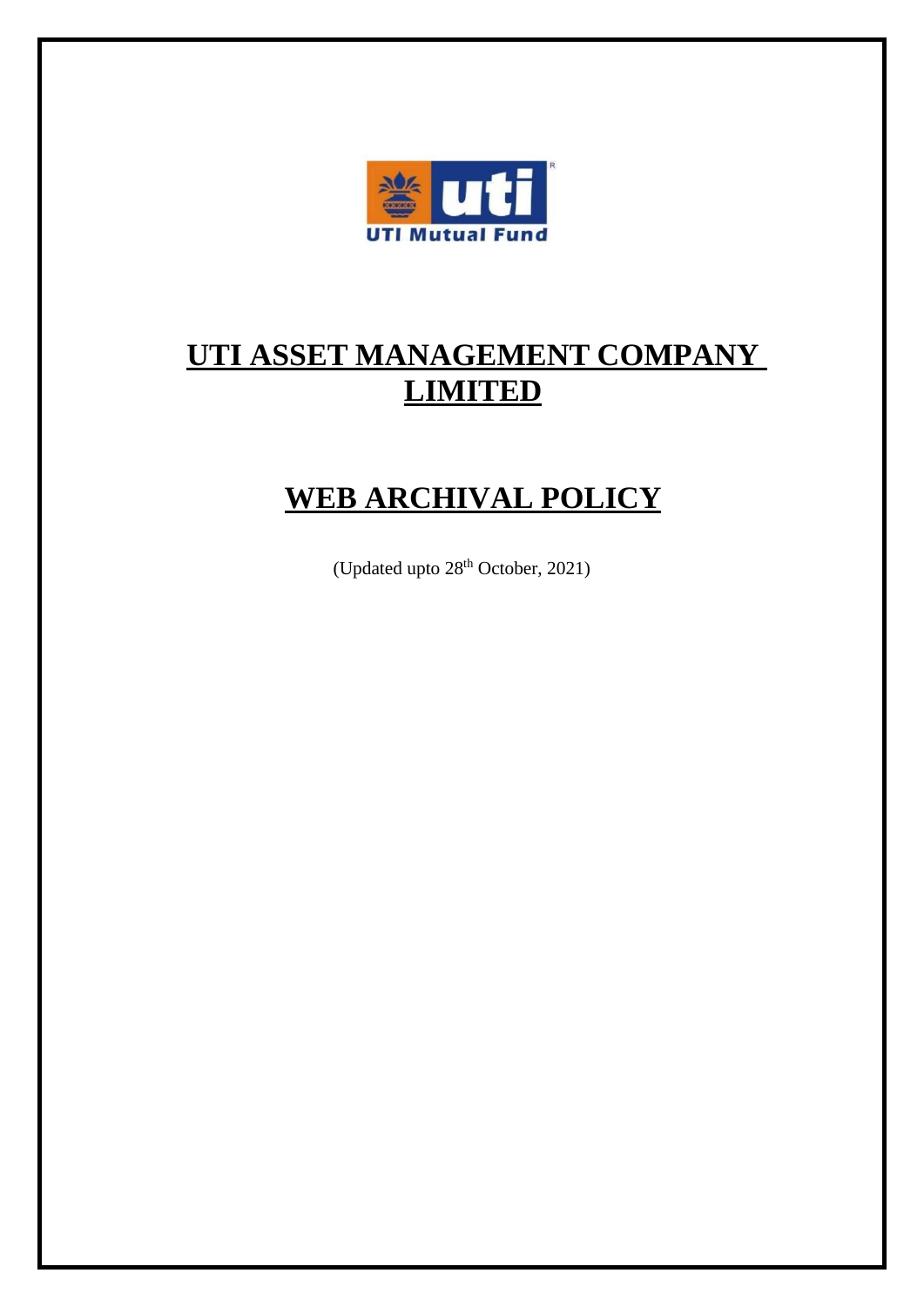# **1. Introduction**

Regulation 30(8) of the Securities and Exchange Board of India (Listing Obligations and Disclosure Requirements) Regulations, 2015 ("**SEBI Listing Regulations**"), requires the Company to disclose on its website, all such events or information which has been communicated to the Stock Exchanges where its shares are listed, for a minimum period of five years and thereafter as per the archival policy of the Company, which will be disclosed on its website of the Company.

In line with the above, the UTI Asset Management Company Limited ("**the Company**") will adopt the following policy for archival of the disclosures ("**Policy**") made on the website for information and events communicated to the BSE Limited and National Stock Exchange of India Limited under Regulation 30 of the SEBI Listing Regulations.

# **2. Objective**

The objective of this policy are as follows:

- 2.1. To disseminate equal, adequate and timely information to the shareholders through the website of the Company and to enable them to track the performance of the Company over regular intervals of time and assess the current status of the Company.
- 2.2. To ensure protection, maintenance and archival of its disclosures, documents and records that are placed on website of the Company.
- 2.3. To lay down the principles to retrieve the documents which are archived as per this policy, as and when required.

#### **3. Definitions**

The words, terms and expressions referred to in this policy will have the same meaning as defined under the Companies Act, 2013 (the "Act") and the rules made there under and the SEBI Listing Regulations including any statutory modification or re-enactment thereto, as the case may be.

In this Policy, unless the contrary intention appears:

- 3.1. the clause headings are for ease of reference only and shall not be relevant to interpretation;
- 3.2. a reference to a clause number includes a reference to its sub-clauses;
- 3.3. words in singular number include the plural and vice-versa.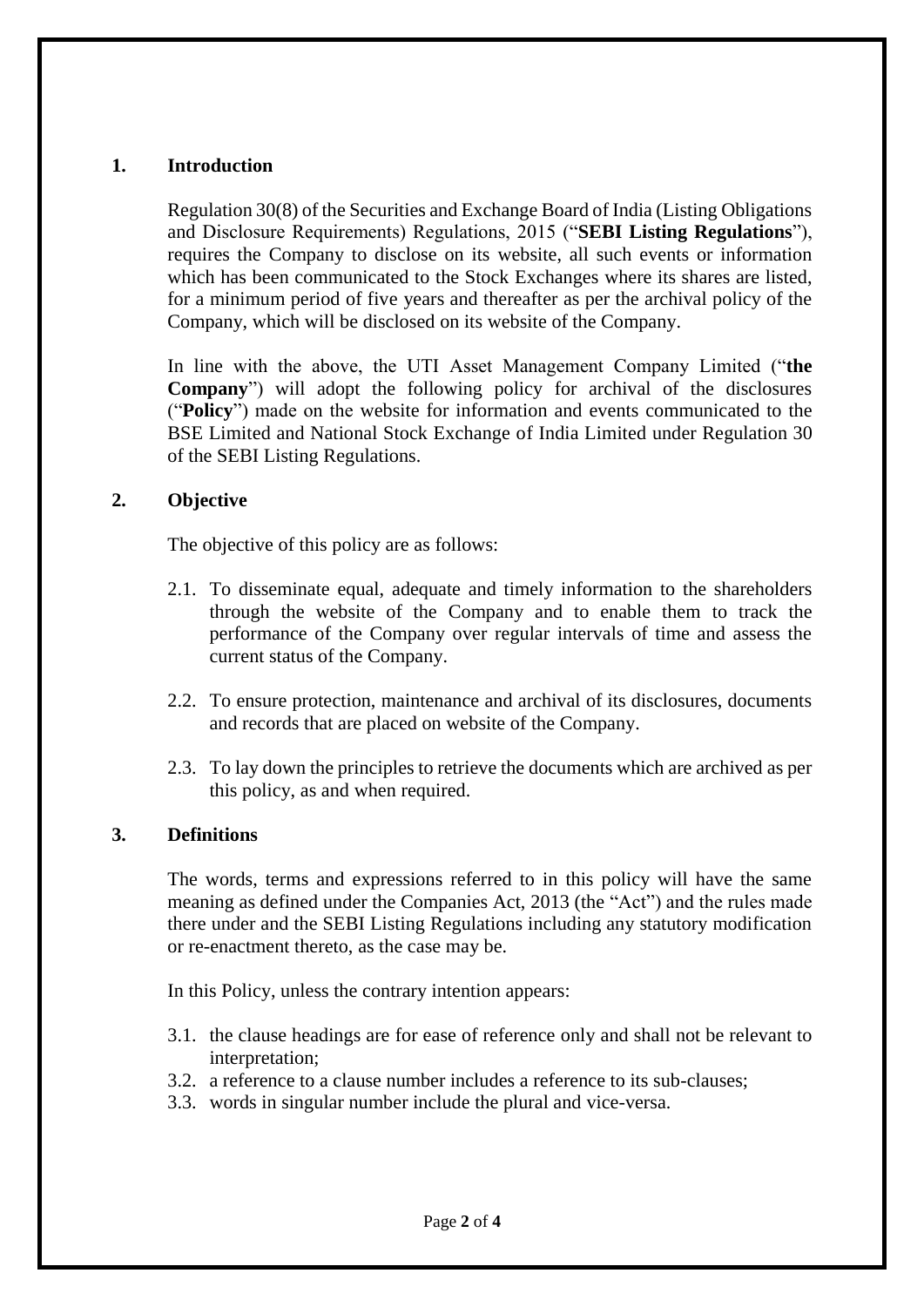# **4. Procedure for Archival of Documents:**

- 4.1. All the relevant disclosures of information and events communicated to the Stock Exchanges in line with the Company's "Policy on determination of Materiality" will be hosted on the website of the Company for a period of five years and thereafter it will be shifted to the section entitled "Archives" hosted on the website of the Company.
- 4.2. The disclosures of information and events communicated to the Stock Exchanges will be retained on the website of the Company in the section entitled "Archives" for a minimum period of two years, commencing after completion of the five year period as prescribed under the SEBI Listing Regulations. Thereafter, such events or information may cease to be displayed on the website of the Company. Subsequently, anyone intending to review archived information and events communicated to the Stock Exchanges may write to the company secretary and compliance officer of the Company.
- 4.3. After the archival period of two years as stated in sub-clause 4.2 above, the documents and records may be archived in physical and/or electronic mode and shall be stored in the premises of the Company or with an approved warehousing agency in case of physical documents and on the server of the Company and/ or the server of any third-party vendor/ service provider in case of electronic documents having appropriate security and safety measures.
- 4.4. The documents and records archived in electronic form shall be subjected to automatic back-up on a periodic basis as per the procedure established by the IT function of the Company as per the IT policy.
- 4.5. Documents and records which are no longer required or upon the expiration of the specified period of time for preservation may be destroyed in one of the following ways:
	- a. Recycle non-confidential paper records;
	- b. Shred or otherwise render unreadable confidential paper records; or
	- c. Delete or destroy electronically stored data.

#### **5. Review:**

The Policy would be subject to revision/ amendment in accordance with the applicable laws.

Further, the Audit Committee shall review the Policy at least once in a year and recommend the necessary changes to the Board for its approval.